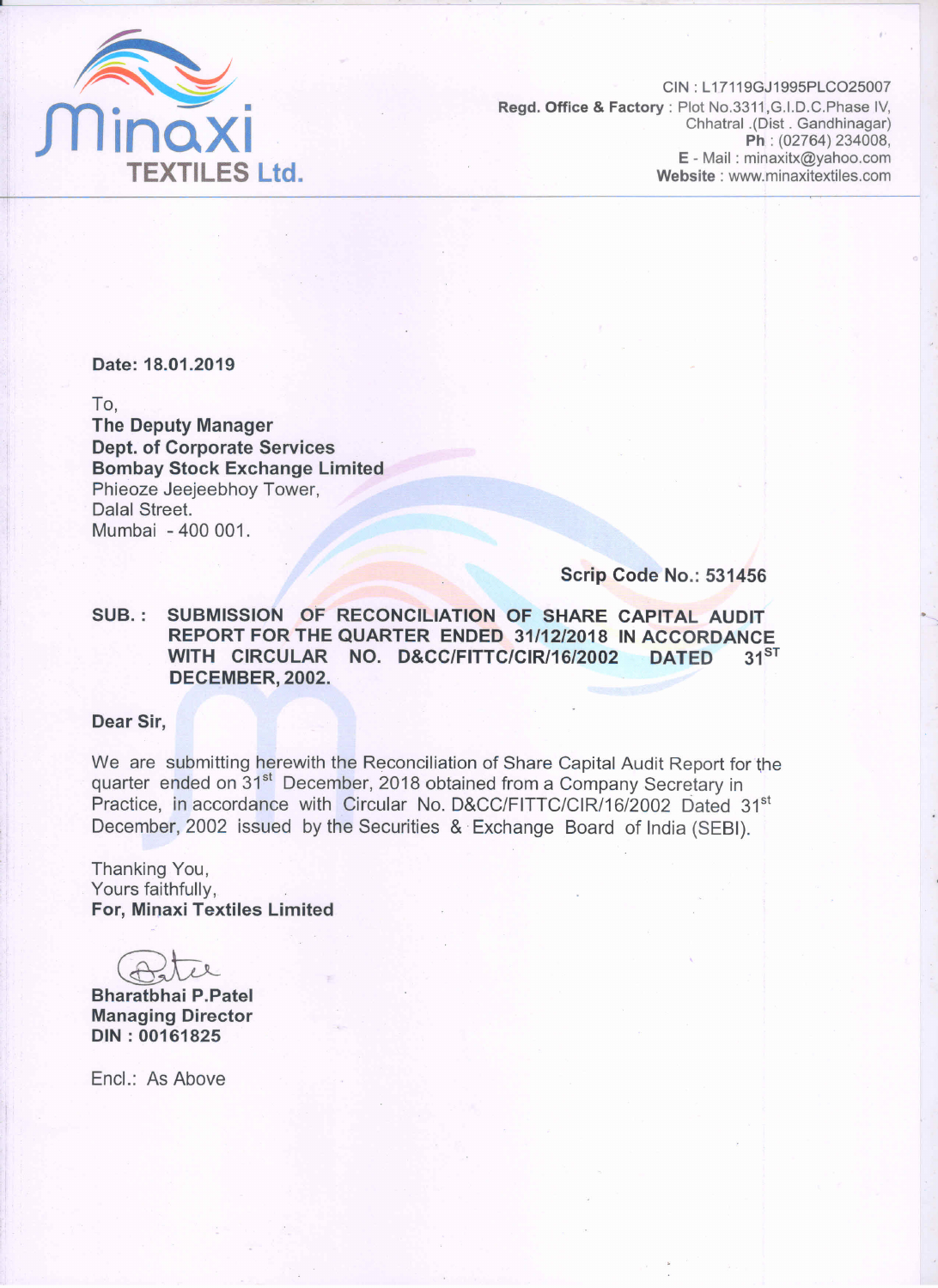## ASHOK P. PATHAK & Co. **Company Secretaries**

**CS Ashok P. Pathak Company Secretary & Insolvency Professional** 

 $\overline{3}$ .

 $\overline{4}$ .

5.

6.

#### F-904, Titanium City Centre, 100 Ft Anand Nagar Road, Near Indian Oil Petrol Pump, Satellite, Ahmedabad - 380015 (O) 079-26934123 (M) +91 93270 02122 E-mail: csashokppathak@gmail.com

### RECONCILIATION OF SHARE CAPITAL AUDIT

 $31 - 12 - 2018$ For Quarter Ended  $1.$  $2.$ INE952C01028 **ISIN** 

**Minaxi Textiles Limited** 

Plot No.3311, G.I.D.C., Phase-IV, Chhatral, Taluka : Kalol, Dist.: Gandhinagar - 382729, Gujarat.

Plot No.3311, G.I.D.C., Phase-IV, Chhatral, Taluka : Kalol, Dist.: Gandhinagar - 382729, Gujarat.

 $(02764)$  234008 / 234142

minaxitx@yahoo.com

1906000

Bombay Stock Exchange Limited (BSE)

|                 |                                     | Number of shares | % of Total |
|-----------------|-------------------------------------|------------------|------------|
| 10.             | Issued Capital                      | 61800000*        | 100.00%    |
| $\overline{11}$ | Listed Capital (Exchange-wise) BSE  | 49416000         | 79.96%     |
|                 |                                     |                  |            |
| 12.             | Held in dematerialized form in CDSL | 8668338          | 14.03%     |
| 13.             | Held in dematerialized from in NSDL | 38841662         | 62.85%     |

13. Held in dematerialized from in NSDL

Total No. of shares  $(12+13+14)$ 

 $14.$ Physical

 $15.$ 

49416000

79.96%

3.08%

16. Reason for difference if any, between  $(10&11)$ ,  $(10&15)$ ,  $(11&15)$  \*There is a difference  $\overline{of}$ 12384000 shares in (10&11) and  $(10&15)$  as the shares are forfeited.

 $Contd...2$ 





 $\overline{\mathbf{z}}$ . 1/- each

Correspondence Address

Name of the Company

Registered Office

 $7<sub>1</sub>$ Telephone & Fax Nos.

Face Value

- 8. **Email Address**
- $9<sub>1</sub>$ Names of the Stock Exchange where the Company's securities are listed
-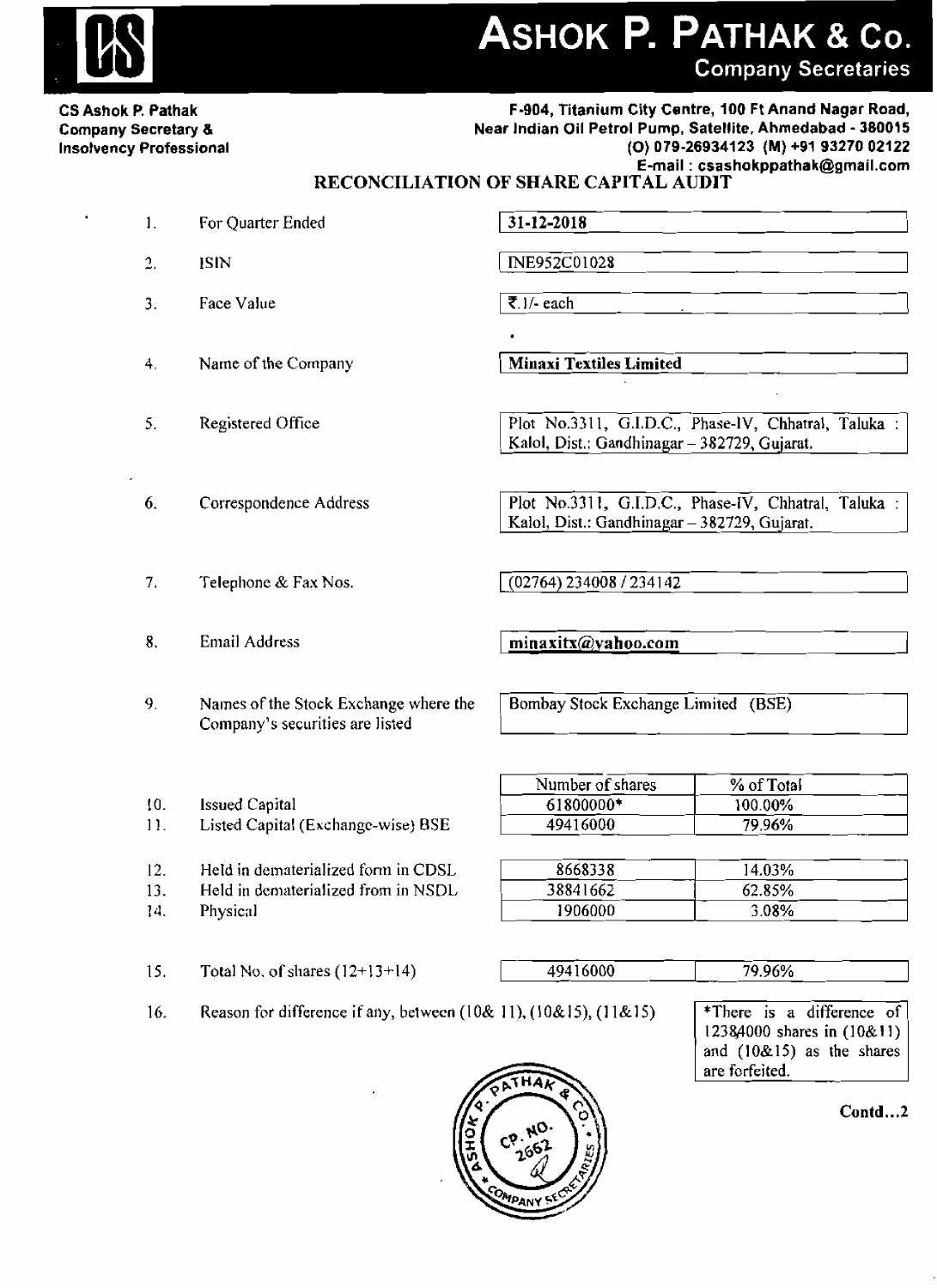

**CS Ashok P. Pathak Company Secretary** % **Insolvency Professional** 

**F-904, Titanium City Centre, 100 Ft Anand Nagar Road, Near Indian Oil Petrol Pump, Satellite, Ahmedabad** - **380015 (0) 079-26934123 {M) +91 93270 02122** ..\*I/ **2** //.%. **E-mail** : **csashokppathak@gmai(.com** 

**17. Certifying the details of** changes in share **capital** during the **quarter under corlsideration as per Tablc Show** 

| <b>Particulars</b>          | No. of<br>shares | Applied/<br>Not applied<br>for listing | Listed on<br><b>Stock</b><br><b>Exchanges</b><br>'(Specify<br>Names) | Whether<br>intimated to<br><b>CDSL</b> | Whether<br>intimated<br>to NSDL | In-principal<br>approval<br>pending for<br><b>SE</b> (Specify<br>Names) |
|-----------------------------|------------------|----------------------------------------|----------------------------------------------------------------------|----------------------------------------|---------------------------------|-------------------------------------------------------------------------|
| <b>Rights</b>               | Nil              | Nil                                    | N.A.                                                                 | N.A.                                   | N.A.                            | N.A.                                                                    |
| Bonus                       | Nil              | Nil                                    | N.A.                                                                 | N.A.                                   | N.A.                            | N.A.                                                                    |
| Preferential<br><b>Ssue</b> | Nil              | Nil                                    | N.A.                                                                 | N.A.                                   | N.A.                            | N.A.                                                                    |
| <b>ESOPs</b>                | Nil              | Nil                                    | $\overline{N.A.}$                                                    | N.A.                                   | N.A.                            | N.A.                                                                    |
| Amalgamation                | Nil              | Nil                                    | N.A.                                                                 | N.A.                                   | N.A.                            | N.A.                                                                    |
| Conversion                  | Nil              | Nil                                    | N.A.                                                                 | N.A.                                   | N.A.                            | N.A.                                                                    |
| <b>Buyback</b>              | Nil              | Nil                                    | N.A.                                                                 | N.A.                                   | N.A.                            | N.A.                                                                    |
| Capital                     | Nil              | Nil                                    | $\overline{N}$ .A.                                                   | N.A.                                   | N.A.                            | N.A.                                                                    |
| Reduction                   |                  |                                        |                                                                      |                                        |                                 |                                                                         |
| Forfeiture                  | Nil              | Nil                                    | N.A.                                                                 | N.A.                                   | N.A.                            | N.A.                                                                    |
| Any Other                   | Nil              | Nil                                    | N.A.                                                                 | N.A.                                   | N.A.                            | N.A.                                                                    |

- 18. **Register of Members is updated (Yes/No) If not, updated up** tu **which date**
- 19. **Reference of previous quarter with regards to excess dematerialized shares,** if any
- **20. Has** the **company resolved the** rnatfer **mentioned in point no. 19 above in the current quarter?** If not. **reason why?**
- 21. Mentioned the **total no. of requests, if any, confirmed after** 21 days and **the total** no. **of request pending beyond 21 days with the reason for de!ay**

| 20.<br>Has the company resolved the matter mentioned in point no. 19 above<br>in the current quarter? If not, reason why?                                       | N.A.           |               |                  |
|-----------------------------------------------------------------------------------------------------------------------------------------------------------------|----------------|---------------|------------------|
| 21.<br>Mentioned the total no. of requests, if any, confirmed after 21 days and<br>the total no. of request pending beyond 21 days with the reason for<br>delay |                |               |                  |
| Total No.of demat requests                                                                                                                                      | No. of request | No. of shares | Reason for delay |
| Confirm after 21 days                                                                                                                                           | Nil            | Nil           | Not applicable   |
|                                                                                                                                                                 |                |               |                  |
| Pending for more than 21 days                                                                                                                                   | Nil            | Nil           | Not applicable   |





<sup>I</sup>**Yes** 

N.A.